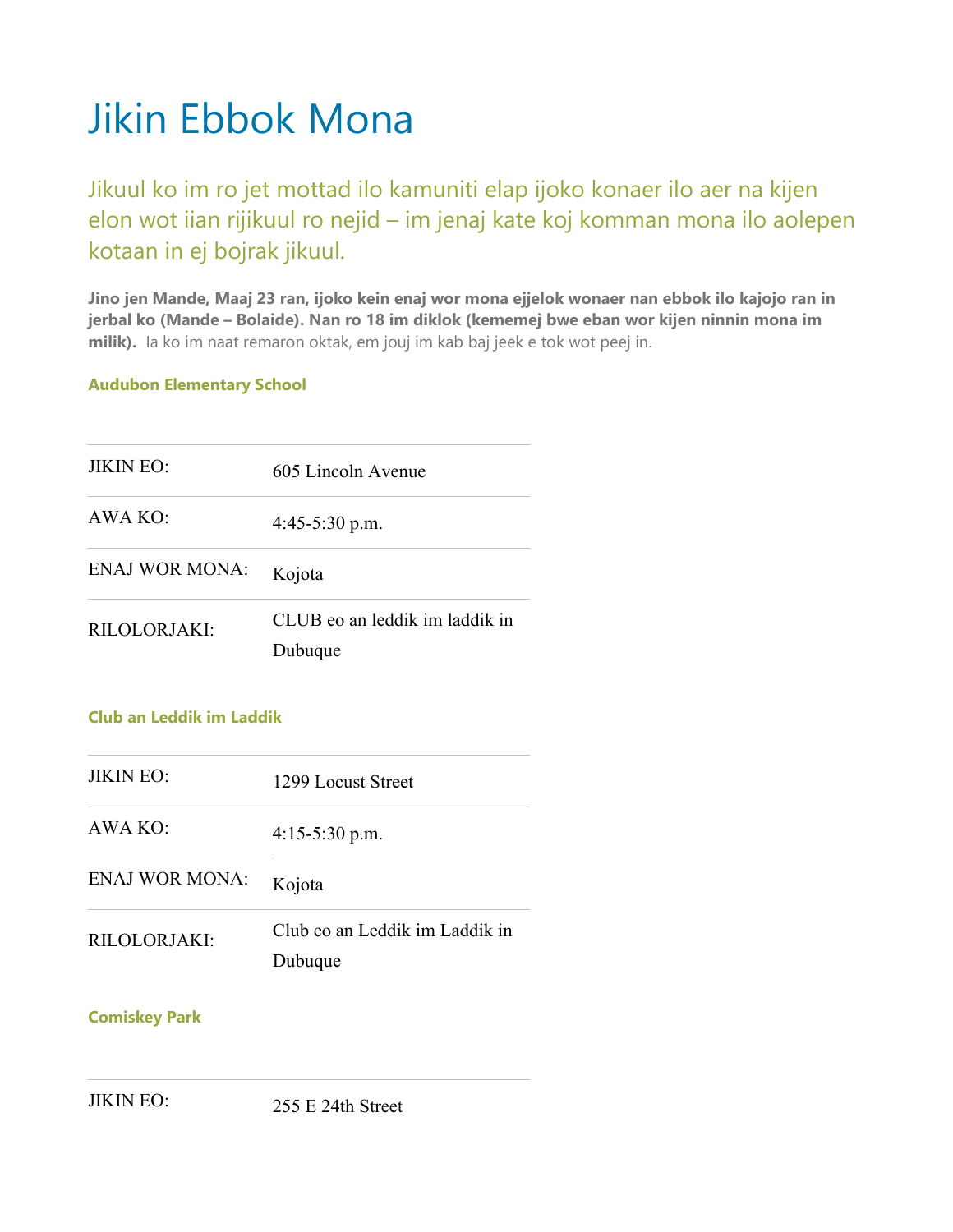| AWA KO:               | $3:30-4:15$ p.m.                          |
|-----------------------|-------------------------------------------|
| <b>ENAJ WOR MONA:</b> | Kojota                                    |
| RILOLORJAKI:          | Club eo an Leddik im Laddik in<br>Dubuque |
| <b>Convivium</b>      |                                           |
| <b>JIKIN EO:</b>      | 2811 Jackson Street                       |
| AWA KO:               | 11 a.m.-2 p.m.                            |
| <b>ENAJ WOR MONA:</b> | Mona in raelep                            |
|                       |                                           |

RILOLORJAKI: Project Rooted

# **Hempstead High School**

| <b>JIKIN EO:</b>      | 3715 Pennsylvania Avenue                                                                         |
|-----------------------|--------------------------------------------------------------------------------------------------|
| AWA KO:               | 11 a.m.-1 $p.m.$                                                                                 |
| <b>ENAJ WOR MONA:</b> | Mabun im mona in raelep (ebbok manbun ne ran eo juon ne kweitok ak ilo am<br>ebbok mona raelep!) |
| RILOLORJAKI:          | Dubuque Community School District                                                                |

# **Hoover Elementary School**

JIKIN EO: 3259 St Anne Drive

AWA KO: 5:15-6 p.m.

ENAJ WOR MONA: Kojota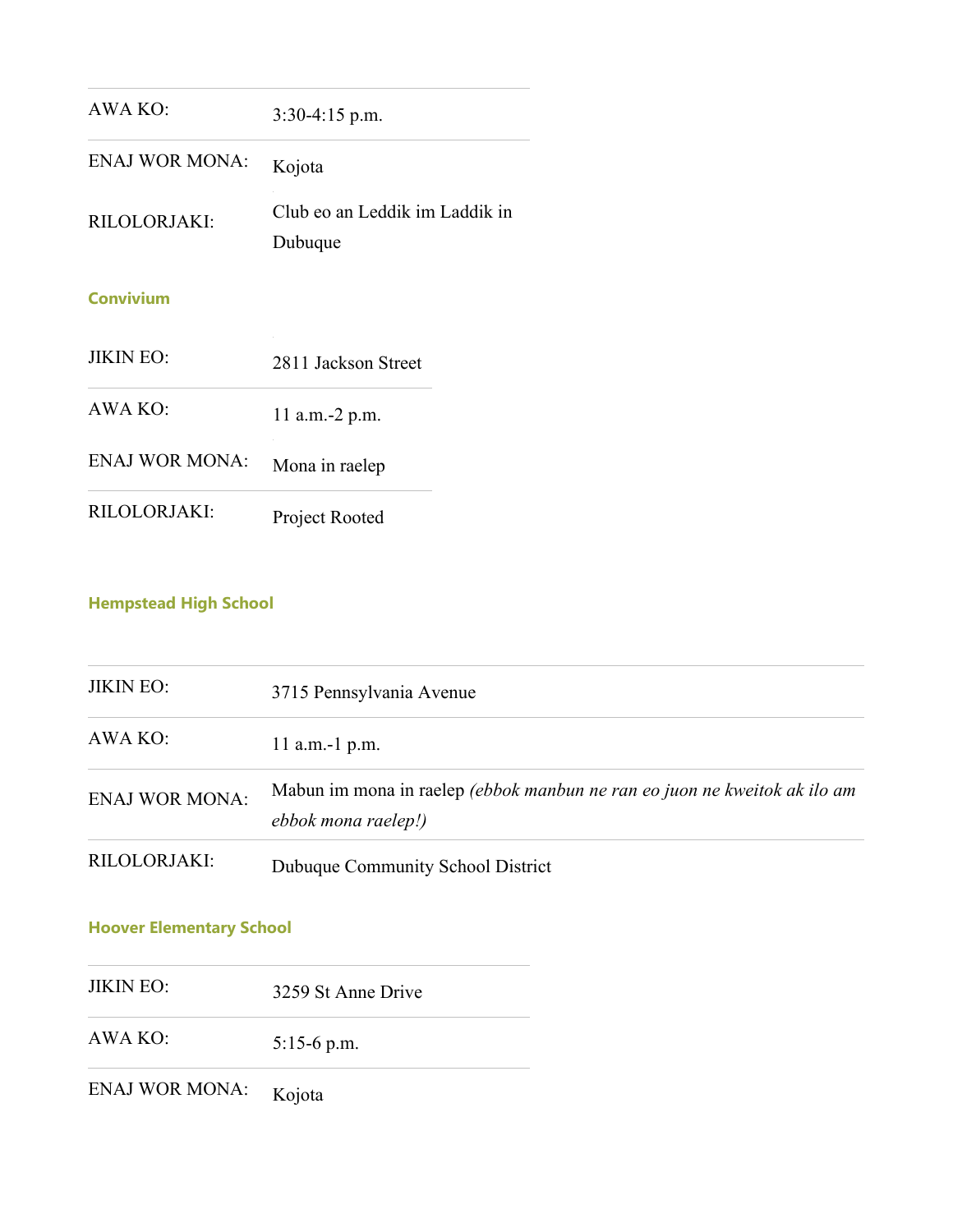| RILOLORJAKI: | Club eo an Leddik im Laddik |
|--------------|-----------------------------|
|              | inDubuque                   |

### **Lincoln Elementary School**

| <b>JIKIN EO:</b>      | 555 Nevada Avenue                         |
|-----------------------|-------------------------------------------|
| AWA KO:               | $4:45-5:30$ p.m.                          |
| <b>ENAJ WOR MONA:</b> | Kojota                                    |
| RILOLORIAKI:          | Club eo an Leddik im Laddik in<br>Dubuque |

| <b>Marshall Elementary School</b> |                                           |
|-----------------------------------|-------------------------------------------|
| <b>JIKIN EO:</b>                  | 1450 Rhomberg Avenue                      |
| AWA KO:                           | $3:30-4:15$ p.m.                          |
| <b>ENAJ WOR MONA:</b>             | Kojota                                    |
| RO REJ LOLORJAKI:                 | Club eo an Leddik im Laddik in<br>Dubuque |

# **Prescott Elementary School**

| <b>JIKIN EO:</b>      | 1151 White Street                                                                                       |
|-----------------------|---------------------------------------------------------------------------------------------------------|
| AWA KO:               | 11 a.m.-1 $p.m.$                                                                                        |
| <b>ENAJ WOR MONA:</b> | Lunch and Breakfast (Mabun im mona in raelep (ebbok manbun ne ran eo<br>juon ilo am ebbok mona raelep!) |
|                       | RO REJ LOLORJAKI: Dubuque Community School District                                                     |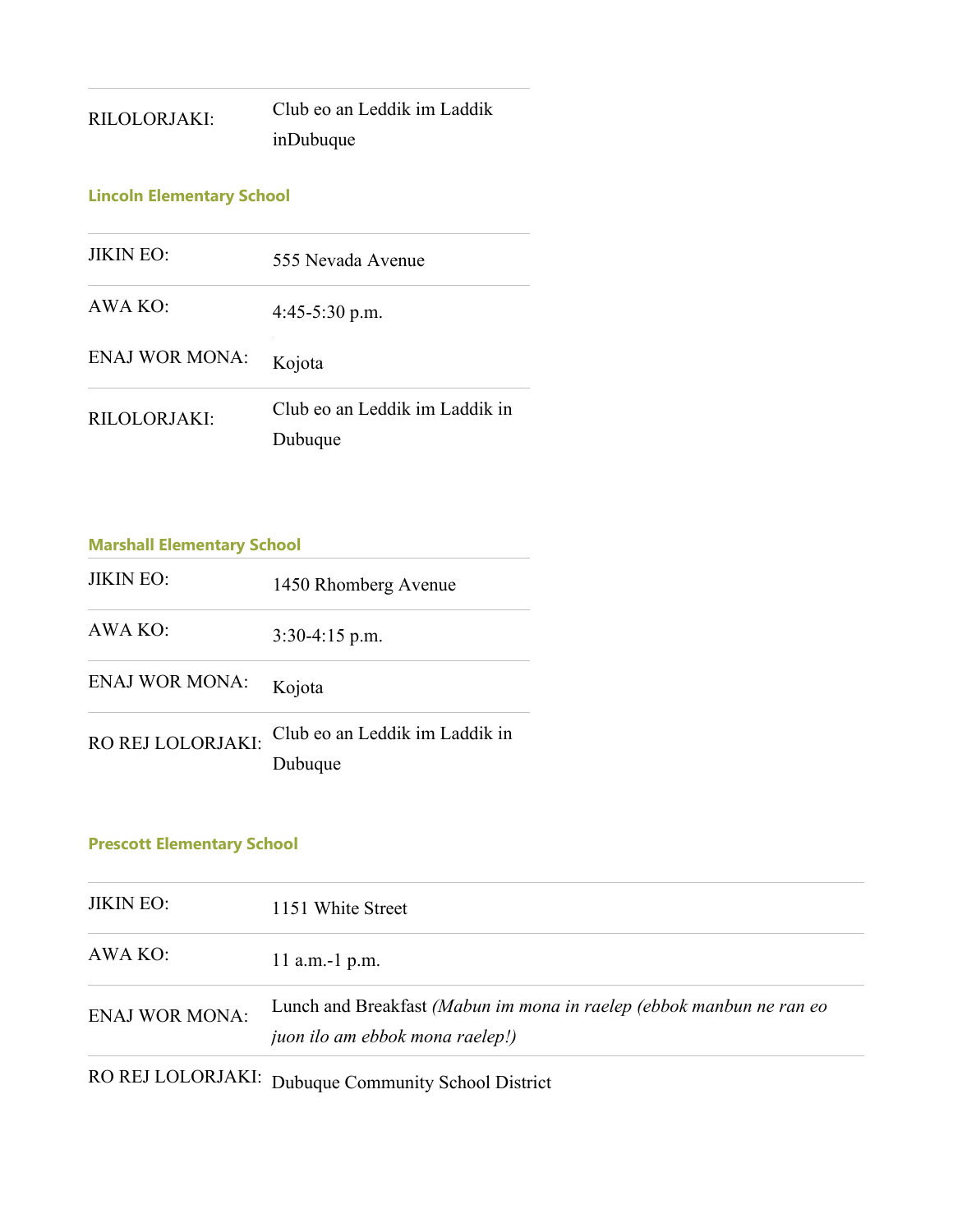## **Terrace Heights**

| <b>JIKIN EO:</b>      | 4001 Peru Road                            |
|-----------------------|-------------------------------------------|
| AWA KO:               | $4:15-4:45$ p.m.                          |
| <b>ENAJ WOR MONA:</b> | Kojota                                    |
| RILOLORJAKI:          | Club eo an Leddik im Laddik in<br>Dubuque |

Ebar wor jet doulul ko ilo kamuniti rej letok mona nan ro rejab ped ilo iio kein einwot an alikar ijin ilon einwot in:

#### **Dubuque Area Labor Harvest**

| <b>JIKIN EO:</b>      | 423 W Locust Street                                                       |
|-----------------------|---------------------------------------------------------------------------|
| AWA KO:               | $4 - 4:25$ p.m.                                                           |
| <b>ENAJ WOR MONA:</b> | Enaj wor burritos, sandwiches, fruit, im komaulal ko<br>romman nan ejmuur |
| RILOLORJAKI:          | Urban Bicycle Food Mission Dubuque                                        |

## **Carnegie Stout Library**

| <b>JIKIN EO:</b>      | 360 W 11th Street                                                         |
|-----------------------|---------------------------------------------------------------------------|
| AWA KO:               | 4:30-5 p.m.                                                               |
| <b>ENAJ WOR MONA:</b> | Enaj wor burritos, sandwiches, fruit, im komaulal ko<br>romman nan ejmuur |
| RILOLORJAKI:          | Urban Bicycle Food Mission Dubuque                                        |